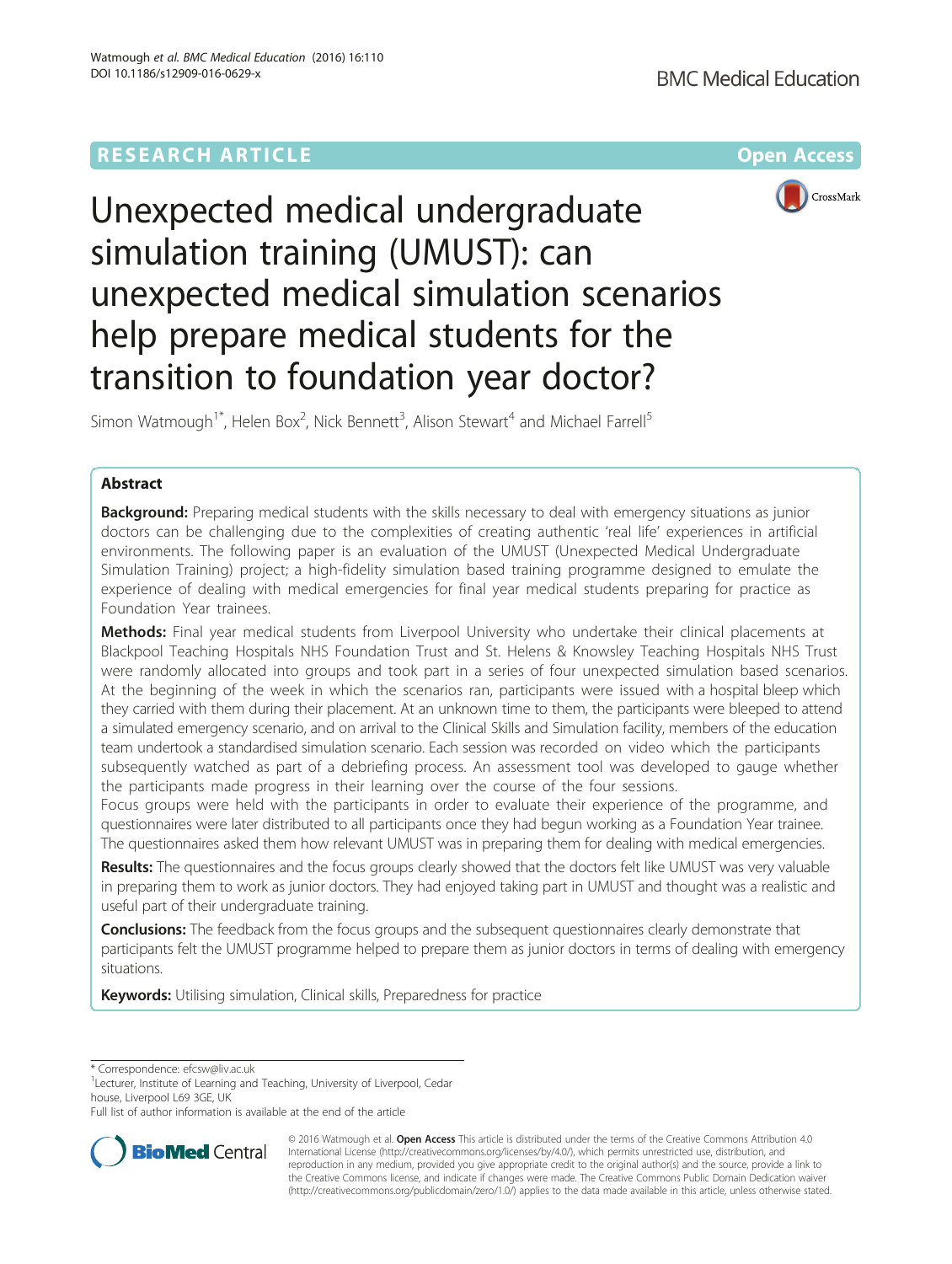## Background

Since 1993 the General Medical Council (GMC) has consistently called for final year medical students in the United Kingdom (UK) to experience as closely as possible what it is like to work as a junior doctor [[1](#page-8-0)–[3](#page-8-0)]. Initially this involved the recommendation that final year students shadow junior doctors to learn what the role entailed, which was then followed by 'assistantships' which the GMC describes as 'a period during which a student acts as assistant to a junior doctor, with defined duties under appropriate supervision.' [[3](#page-8-0)]; but the need to obtain consent from patients remains an ongoing issue [[4](#page-8-0)] and junior doctors continue to feel ill-prepared for acute and emergency care [[5\]](#page-8-0).

Simulation based education programmes, which obviate the need for gaining consent, therefore have an important role to play in better preparing medical students for dealing with medical emergencies as they undergo the transition to Foundation Year 1 (FY1) doctors. The following paper evaluates the effectiveness of one such programme: UMUST (Unexpected Medical Undergraduate Simulation Training).

#### The UMUST programme

The UMUST programme was initially developed in 2009 at St. Helens & Knowsley Teaching Hospitals NHS Trust; but when a member of the project team moved to Blackpool Teaching Hospitals NHS Foundation Trust in 2011, the programme expanded across both sites and became a collaborative venture. Both hospitals are situated in North West of England and have close links with the University of Liverpool.

At the time of this evaluative study, the UMUST programme operated as follows:

Following an initial expression of interest, a total of 33 students across two sites volunteered to take part and were split into 8 groups. On the Monday morning of the week they were timetabled to attend a UMUST session, the students undertook their individual clinical rotations across the Trusts. Whilst the students knew in advance which week(s) they would take part in the programme, they were not informed of the exact time or date. Each student was required to carry a hospital pager which would be activated to initiate an unexpected emergency scenario. The activation of the pager was a signal for the student to attend the Clinical Skills and Simulation centre where the scenario was carried out.

The first student to arrive at the centre was presented with the scenario by a member of the clinical skills team who enacted the role a staff nurse on a ward giving handover of the patient, including a brief history. The student collated this information and commenced their investigations using the ABCDE framework [\[6](#page-8-0), [7](#page-8-0)] – the standard procedure for assessing acutely unwell patients – and subsequently informed the other participants as they arrived. The scenario was approximately 15–20 min in duration before ending, either by the participants phoning for help from a senior colleague, or phoning for handover (the faculty staff would play the roles of all other 'staff' in the scenario).

The programme comprised of a series of four simulated scenarios undertaken throughout the course of the year. For authenticity, and to ensure optimum educational outcomes, it was imperative to implement scenarios relevant to the practice of junior doctors [[5\]](#page-8-0), and therefore each scenario was designed and developed following a series of focus groups with various stakeholders, including FY1 doctors.

In total, 20 FY1 doctors across both hospital sites attended two focus groups. They were asked which recent medical emergencies they had attended and which emergency scenarios they felt they would have benefitted from more experience of as undergraduates. Additionally, cohorts of final year medical students were asked what they were most concerned about in preparing for being on-call as an FY1 doctor; and the Resuscitation, Critical Care and governance teams from both hospitals were asked to identify those situations in clinical practice that were not managed as well as expected. The responses from each stakeholder group were triangulated and a subsequent analysis revealed there to be a number of common themes including hypovolemia dehydration, opiate overdose, COPD pneumonia, and sepsis. These themes formed the basis of the simulated scenarios used in the programme.

Each UMUST session was filmed and shown to the participants twice as part of a subsequent debrief session. The majority of learning occurred during this session as the students were encouraged to reflect upon and discuss – both individually and as a team – what they had done well in the scenario, how they could have performed differently, and how they might improve upon their practice in the future.

As well as obtaining feedback through the debriefing process, a formal assessment tool called the Objective Simulation Assessment Tool or OSAT [\[8](#page-8-0)] was developed which allowed each cohort of participants to be appraised by the education team in order to gauge whether their performance improved from scenarios one – four. OSAT is based on the standard ABCDE guide [[6, 7](#page-8-0)] for dealing with emergency situations. The letters of the alphabet refer to the order in which students must assess and manage a patient: Airway, Breathing, Circulation, Disability and Exposure. Each of these stages has a number of specific objectives unique to them depending on the scenario involved: the hypervolemia dehydration scenario, for example, has 44 specific objectives distributed throughout the five stages of the ABCDE guide; and for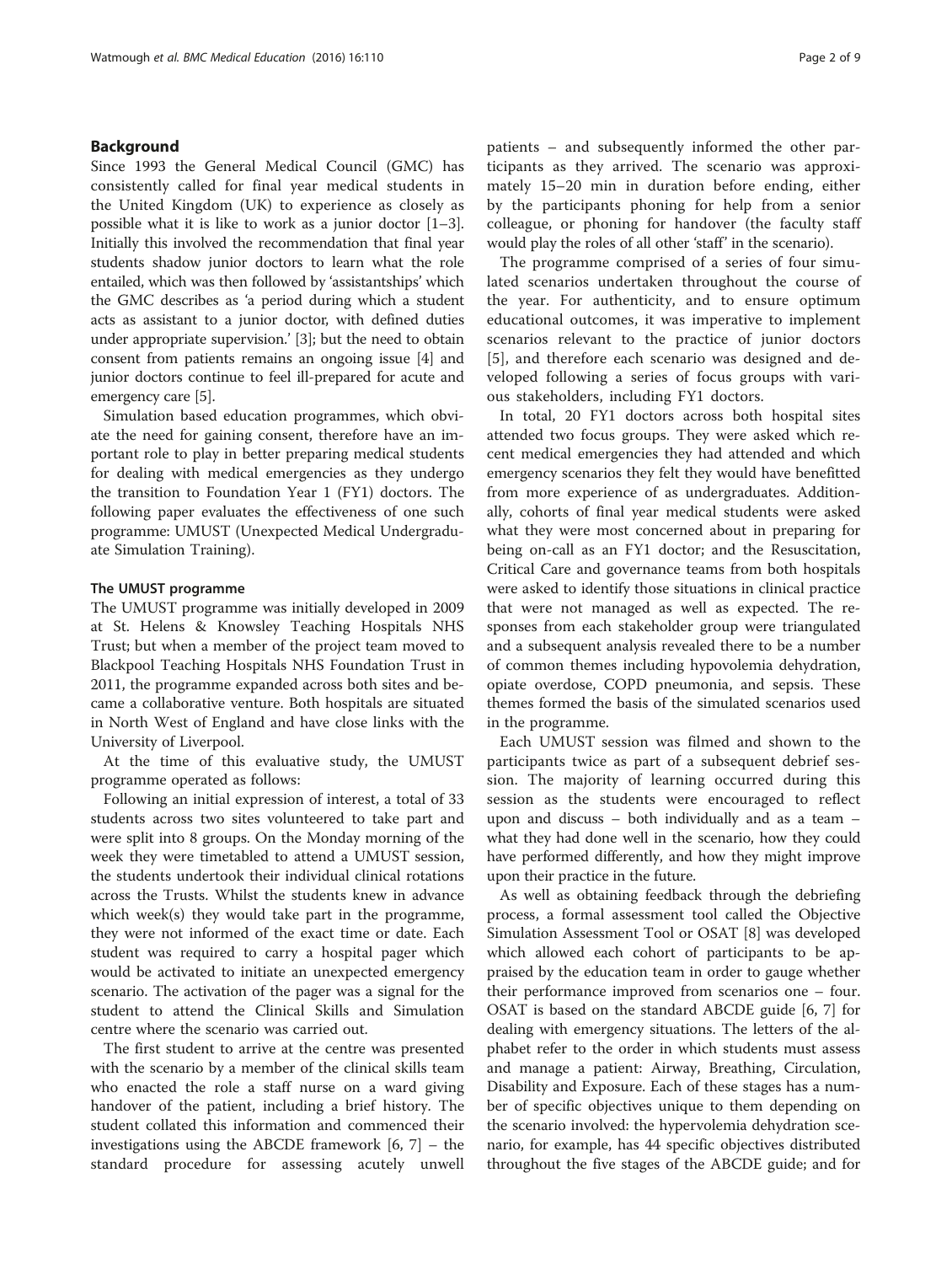each of these objectives the students are scored either twp (objective completed), one (objective attempted/incomplete), or zero (not attempted). If the group initiated a Breathing assessment before an Airway assessment they would score one as they would have deviated from the required process.

#### UMUST and the university of Liverpool curriculum

The curriculum is detailed elsewhere [[9](#page-8-0)] but at the time of this study University of Liverpool had an integrated problem-based learning (PBL) curriculum where students took their exams at the end of fourth year to allow the final year to act as an "apprentice year". During final year rotations students were expected to practice all aspects of patient care from history taking and examination to treatment plans, practising clinical procedures and undertaking an Advanced Life Support (ALS) course in preparation for working as a FY1 doctor. UMUST took place in this final year.

# Methods

## Timetable

The timetable of the programme varied for each site: students at Blackpool Teaching Hospitals underwent the four UMUST sessions approximately every two months between September and May; and students at St Helens & Knowsley Teaching Hospitals underwent the four sessions over a seven week period alongside a single rotation.

## Ethics

Ethical approval was sought and gained from the University of Liverpool Committee on Research Ethics, the Research and Development Audit Manager at St. Helens & Knowsley Teaching Hospitals NHS Trust and the Research and Development Committee at Blackpool Teaching Hospitals NHS Foundation Trust. All participating students were issued with an information sheet that outlined the programme when they attended their general induction at the hospitals. They were required to provide informed written consent to take part in the focus groups.

#### OSAT tool

The OSAT scoring tool was used by the faculty staff during the debriefing session. Following the session, the staff convened to reconcile their scores.

#### Focus groups

Two focus groups at each hospital were arranged in May and June 2012. The aim of these sessions was to capture the participants' feedback on the programme prior to their graduation. Each session was approximately 45 min in duration and was facilitated by SW to ensure minimal

bias, as SW was neither a clinician nor a teacher on the course.

The questions for each focus group were identical and were decided on by the authors of this paper. The students were initially asked about their overall impression and experience of the programme with a series of subsequent questions including:

- What was it like holding the pager?
- Do you think the programme prepared you for FY1?<br>• How effective were the debriefing sessions?
- How effective were the debriefing sessions?<br>• How relevant were the scenarios?
- How relevant were the scenarios?
- How was the programme relevant to your final year curriculum?
- What did you enjoy about the programme?
- How could the programme be improved?

The focus groups were recorded and transcribed verbatim by SW and were subsequently analysed using the framework approach which involves clear stages of data analysis: familiarisation; identifying a thematic framework; indexing; charting; mapping and interpretation [\[10](#page-8-0)]. The tapes and transcripts were reviewed in the first instance for familiarisation and key themes were subsequently identified by examining issues which emerged pre and post the programme. Next, the data was coded and the text was indexed using descriptors alongside various passages in the transcriptions. The data was then charted alongside the appropriate part of the thematic framework and, finally, the charts were mapped to explore associations between the themes.

The results provided in this paper (see below) are summarised according to the participants' answers to the questions about specific elements of the programme, and the key themes which emerged from those answers. As verification of qualitative analysis is always required, HB/NB read the full transcripts independently of SW to ensure validity. Due to the homogenous nature of the participating group, saturation of themes was reached relatively quickly [[10](#page-8-0)], and the use of identical questions for all focus groups furthermore assisted in achieving saturation.

#### **Questionnaires**

A questionnaire, which was developed from a previously published survey involving postgraduate anaesthetic trainees [[11\]](#page-8-0), was distributed to the participants of the programme subsequent to their graduation in order to ascertain their views on what the impact of UMUST had whilst they were working as junior doctors: it was distributed in February 2013, thereby ensuring that participants had undergone six months of training as a post-graduate and could therefore reflect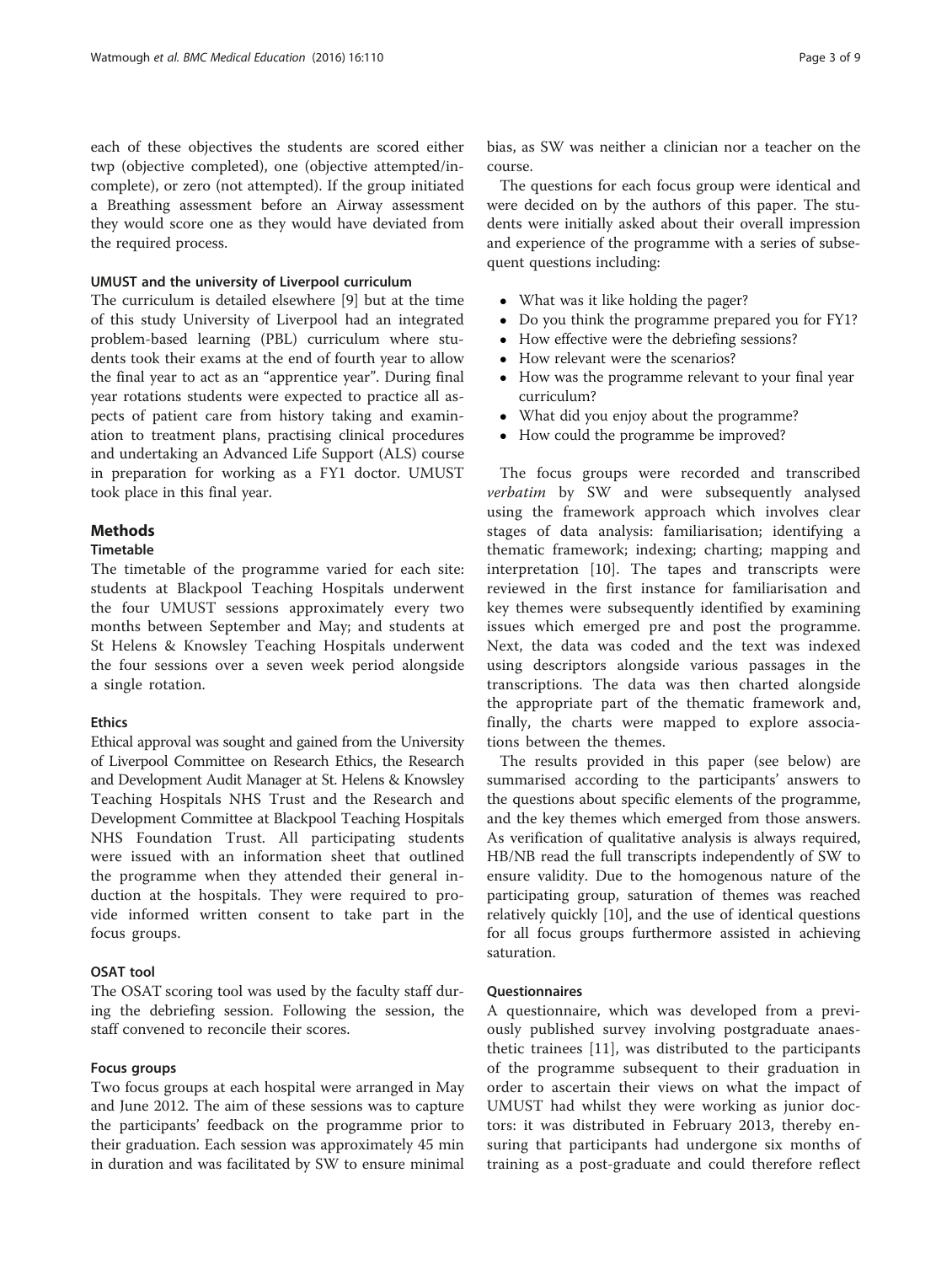on the relevance of the programme to their experience as an FY1 doctor. The questions used included asking participants:

- How many times they attended UMUST
- Whether they remembered the scenarios
- How relevant the scenarios were
- Whether the programme had changed their approach to clinical practice
- Whether the programme had helped to prepare them for working as an FY1 doctor
- How the programme could be improved

#### Data analysis

The data from the questionnaires was subsequently inputted to an SPSS for Windows spread sheet for analysis. Free text comments were analysed thematically [\[12](#page-8-0)].

## Results

# OSAT results

The data presented in Table 1 represents the total score each group generated following the completion of each scenario. Using the specific objective for each scenario the maximum score which could be obtained was identified. The maximum score was not a reflection of the difficulty of the scenario; however a higher score would require more intervention. Following an independent analysis of the video from each scenario, three education team members experienced in using the OSAT tool populated a scenario score for each team. Although all of the scenarios required different skills and offered different degrees of difficulty, the scores as a percentage generally improved from scenario one to scenario four. There is some variability in scores from group two at Blackpool Teaching Hospitals and group three at St. Helens & Knowsley Teaching Hospitals. At the time of writing this paper we are unsure of why the scores would decrease; however anecdotally, the variability in the latter group is reflected in the fact that only one student attended the last two scenarios.

### Results of the questionnaire

Eighteen participants out of a possible 33 returned the questionnaires: nine were from Blackpool Teaching Hospitals and nine were from St. Helens & Knowsley Teaching Hospitals.

When asked how vividly they could remember the scenarios they were involved with in UMUST 18 trainees answered this question and 30 % said they could remember the scenarios "very vividly", 58 % "vividly" and 12 % "quite vividly". No respondents chose the "not at all" category. Eighteen trainees indicated that since they attended final year UMUST they had in real life been exposed to similar deteriorating patient physiology as they were required to recognise and manage within UMUST.

All 18 answered yes to the question "Do you think the UMUST programme has helped your approach to real life unplanned emergencies?" Sixteen respondents could give examples of how UMUST had helped their approach to real life unplanned medical emergencies. Eighteen trainees answered yes to the question "Was UMUST useful in preparing you to work as a Foundation Trainee?" Eighteen indicated that they found the debriefing sessions useful. Thirteen respondents gave examples of how UMUST could be improved for future cohorts of students. Table [2](#page-4-0) summarises these responses.

#### Focus groups

A total of 19 students participated in the four focus groups across the two sites: 12 participants from Blackpool Teaching Hospitals and seven participants from St. Helens & Knowsley Teaching Hospitals.

#### General feedback on the programme

All focus group participants said they had enjoyed the UMUST programme and felt it was a useful experience. A number of students said that they were apprehensive about participating in the programme at first.

"I was certainly apprehensive about doing it, having the bleep etc. watching the stuff back, nobody wanted to do it but by week two, week three we were much better and it definitely improved my confidence in such situations."

Table 1 The score generated on completion of each UMUST

| Scenario (in order of which<br>they were carried out) | Scenario Score with percentage score in brackets |                        |                                      |                        |                                        |                          |                                       |                         |  |
|-------------------------------------------------------|--------------------------------------------------|------------------------|--------------------------------------|------------------------|----------------------------------------|--------------------------|---------------------------------------|-------------------------|--|
|                                                       | Group one<br>St Helens &<br>Knowsley             | Group one<br>Blackpool | Group two<br>St Helens &<br>Knowsley | Group two<br>Blackpool | Group three<br>St Helens &<br>Knowsley | Group three<br>Blackpool | Group four<br>St Helens &<br>Knowsley | Group four<br>Blackpool |  |
| Dehydration 44 Maximum Score                          | 24 (54 %)                                        | 20 (45 %)              | 14 (32 %)                            | 27 (61 %)              | 20 (45 %)                              | 21 (48 %)                | 15 (34 %)                             | 16 (36 %)               |  |
| Opiate Overdose 50 Maximum Score                      | 26 (52 %)                                        | 31 (62 %)              | 25 (50 %)                            | 31 (62 %)              | 26 (52 %)                              | 33 (66 %)                | 25 (50 %)                             | 32 (64 %)               |  |
| COPD. Pneumonia 52 Maximum Score                      | 30 (58 %)                                        | 30 (58 %)              | 22 (42 %)                            | 29 (56 %)              | 12(23%)                                | 39 (75 %)                | 27 (52 %)                             | Cancelled               |  |
| Sepsis 42 Maximum Score                               | 26 (62 %)                                        | 29 (69 %)              | 27 (64 %)                            | 24 (58 %)              | 13 (30 %)                              | 27 (64 %)                | 25 (60 %)                             | 27 (64 %)               |  |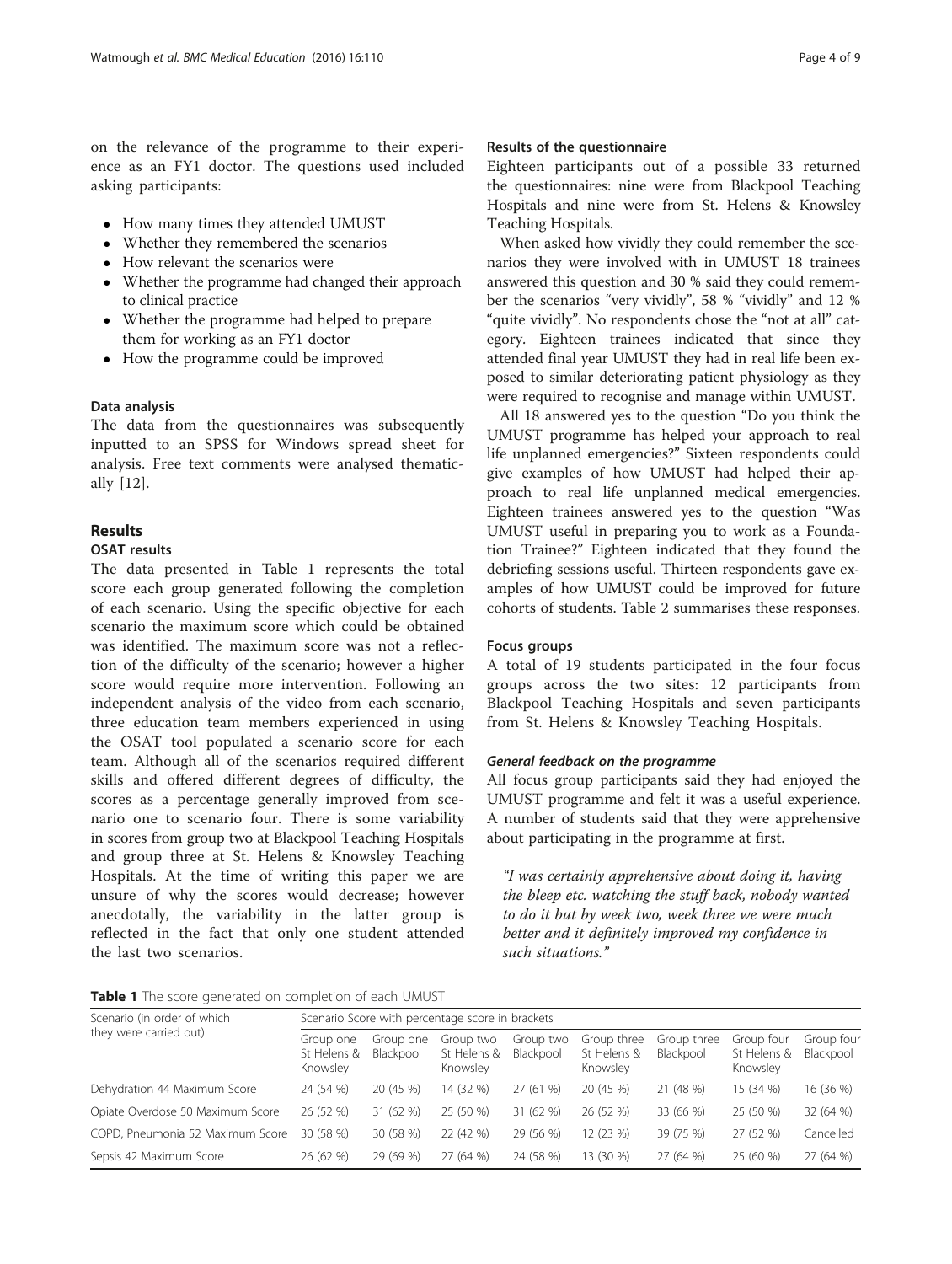# <span id="page-4-0"></span>Table 2 Summaries of free text responses from the questionnaire

| Do you think the UMUST programme has helped<br>your approach to real life unplanned emergencies?<br>If yes, How do you think your experience of UMUST<br>changed or helped you with the management of<br>that situation?                      | Can you give examples of how<br>UMUST has helped your approach<br>to real life unplanned medical<br>emergencies?                                                                                                                                                                                                                                                                                                                                      | How has UMUST been useful<br>in preparing you to work as a<br>Foundation Trainee?                                                                                                                                                                                         | Did you find the debriefing<br>sessions useful?                                                                                                                                                                                                        | How do you think UMUST could<br>be improved for future cohorts<br>of students?                                                                                                                                                                                                                                                                                                                                                                                     |  |
|-----------------------------------------------------------------------------------------------------------------------------------------------------------------------------------------------------------------------------------------------|-------------------------------------------------------------------------------------------------------------------------------------------------------------------------------------------------------------------------------------------------------------------------------------------------------------------------------------------------------------------------------------------------------------------------------------------------------|---------------------------------------------------------------------------------------------------------------------------------------------------------------------------------------------------------------------------------------------------------------------------|--------------------------------------------------------------------------------------------------------------------------------------------------------------------------------------------------------------------------------------------------------|--------------------------------------------------------------------------------------------------------------------------------------------------------------------------------------------------------------------------------------------------------------------------------------------------------------------------------------------------------------------------------------------------------------------------------------------------------------------|--|
| Number of FY1 trainees citing this in brackets/<br>summary of comments                                                                                                                                                                        | Number of FY1 trainees citing this<br>in brackets/summary of comments                                                                                                                                                                                                                                                                                                                                                                                 | Number of FY1 trainees citing<br>this in brackets/summary of<br>comments                                                                                                                                                                                                  | Number of FY1 trainees<br>citing this in brackets/<br>summary of comments                                                                                                                                                                              | Number of FY1 trainees citing<br>this in brackets/summary of<br>comments                                                                                                                                                                                                                                                                                                                                                                                           |  |
| (5) Experience of ABCDE, UMUST scenarios when<br>called to patients.                                                                                                                                                                          | (7) Being more confident in ABCDE<br>approach when starting as an FY1                                                                                                                                                                                                                                                                                                                                                                                 | (7) UMUST encouraged<br>teamwork                                                                                                                                                                                                                                          | (4) it was useful to learn<br>from seeing errors                                                                                                                                                                                                       | (6) More UMUST sessions                                                                                                                                                                                                                                                                                                                                                                                                                                            |  |
| (4) Teamwork, less panic when faced with these<br>situations.                                                                                                                                                                                 | (5) Working in a team                                                                                                                                                                                                                                                                                                                                                                                                                                 | (4) Gives experience of ABCDE                                                                                                                                                                                                                                             | (3) It encouraged reflection,                                                                                                                                                                                                                          | (2) Introduce a more<br>multidisciplinary approach<br>(e.g., students nurses) and<br>shorten the de briefing                                                                                                                                                                                                                                                                                                                                                       |  |
| (3) Increased confidence, less panic holding a<br>hospital pager.                                                                                                                                                                             | (3) Gives confidence generally                                                                                                                                                                                                                                                                                                                                                                                                                        | (3) Gives experience of common<br>scenarios FY1 doctors encounter                                                                                                                                                                                                         | (2) It was useful to see<br>how treatment can be                                                                                                                                                                                                       | (1) make calls to doctor more<br>senior to us, make all students                                                                                                                                                                                                                                                                                                                                                                                                   |  |
| (2) Managing acutely ill patients, increases<br>knowledge                                                                                                                                                                                     | (2) Gives structure when seeing<br>patients                                                                                                                                                                                                                                                                                                                                                                                                           | (2) being on call, crash bleep,<br>provides a template for initial<br>assessment of unwell patients                                                                                                                                                                       | streamlined, teamwork                                                                                                                                                                                                                                  | do it, give strict roles to students<br>to stop people doing the same<br>roles each time, have a GI bleed<br>scenario, have 2 scenarios in a<br>week, more input from senior<br>clinicians, use more defibrillators,<br>put summary of scenarios<br>completed in the portfolio, make<br>participants assess themselves,<br>allow the staff to run through<br>the first one with students, tell<br>some wards to be more forgiving<br>for students attending UMUST. |  |
| (1) Resuscitation, just knowing what to do as an<br>FY1, uses UMUST to deal with cardiac arrests,<br>invaluable to practice in a safe environment, can<br>think outside the box when seeing patients,<br>structure to fall back on if unsure. | (1) helps with arrest calls, gives<br>skills to stabilise patients before a<br>senior arrives, can manage an<br>emergency single handed, guides<br>further learning, shows<br>communication is vital, helps<br>at paged calls, wearing gloves as<br>directed by UMUST, initial<br>assessment of unwell patient,<br>recognises common diagnoses,<br>similar scenarios were seen, gives<br>a chance to go through emotions<br>like fear and excitement. | (1) resuscitation, human factors,<br>experience of emergency calls,<br>communication skills, decision<br>making, recognised limitations/<br>know when to call for help,<br>helps stay calm, seeing similar<br>scenarios, gives a system to<br>use when unsure what to do. | (1) Highlights personal<br>strengths and weaknesses,<br>useful to see improvements<br>over the scenarios, can<br>identify learning goals,<br>good but would be<br>better to have senior<br>clinicians there, gives<br>experience of being<br>stressed. |                                                                                                                                                                                                                                                                                                                                                                                                                                                                    |  |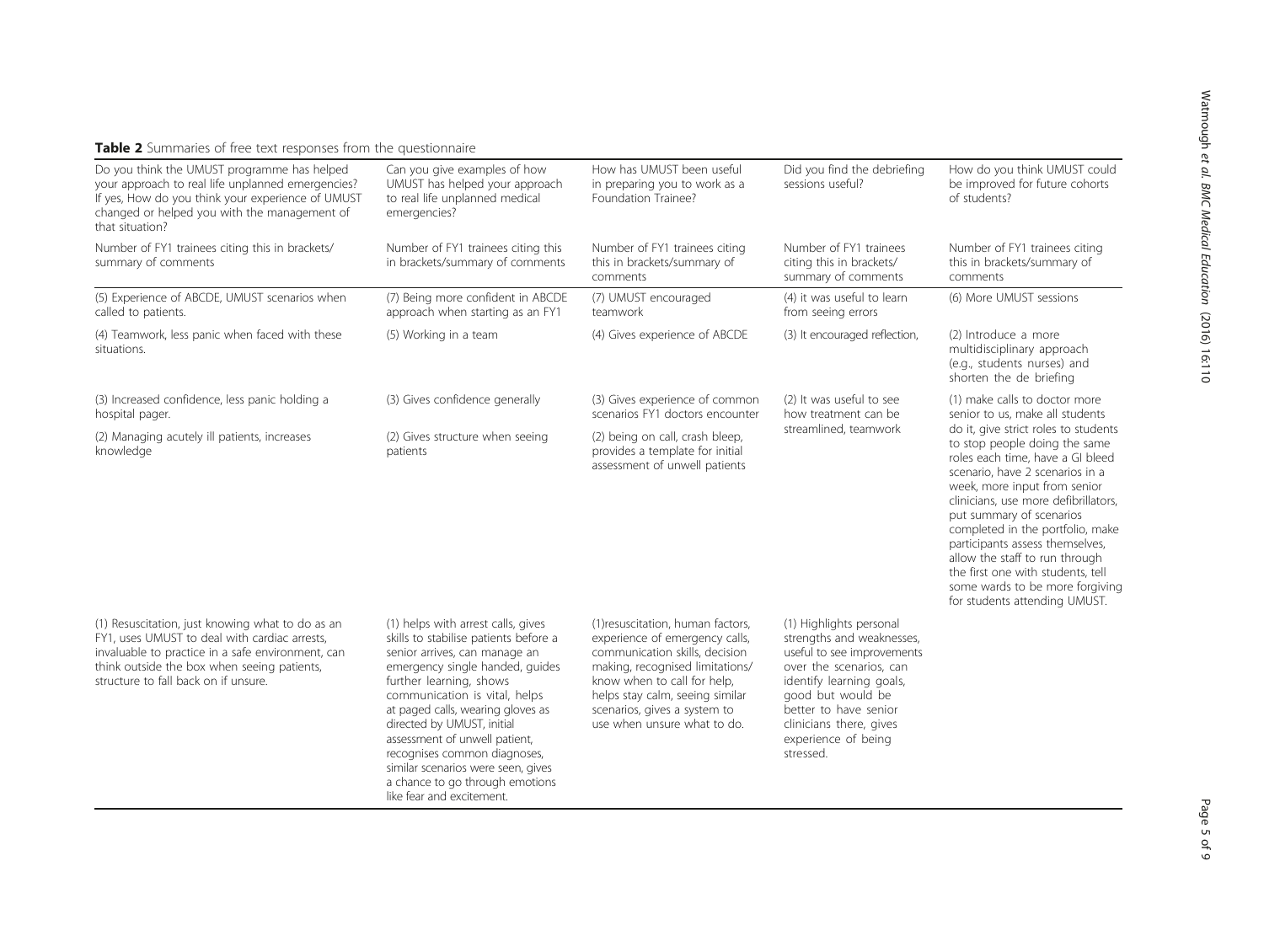"It is good practice to be honest, to be actually prepared to be a FY1 before it's like real life patients."

"The best thing about it is the practising of real life situations and you know, life threatening situations and on a mannequin is better than practicing on the first place with a real human being."

Those students who had no prior experience in simulation found the programme to be more difficult than those who had; but generally that was related to knowing about the model of the mannequin.

"It is also like getting to know the model because when you turn up for the first time you don't know what it can do."

A number of students had used simulation previously but for those who had no prior experience, an introductory session would have been useful. The students found the scenarios got easier as they progressed through the programme and their confidence in the skills and model improved.

"Yes and with the model it is getting confidence in your own ability as well and the whole thing gets a lot slicker."

## Holding a hospital pager

Carrying a pager was a major part of the UMUST experience for the students. On occasion it raised questions on the ward they were working on at the time.

"The first time mine went off one of the doctors said to me where did you get that from?"

A small number said it caused "dread" whilst others said excitement; but all of the students were relaxed about it by the end of the scenarios.

Some students forgot they were holding the pager but for others it was always at the back of their mind.

"I think it replicates the crash bleep quite well…but especially the first one, it's hanging over you, you feel on edge…"

"It gets better but for the first scenario it is permanently in your hand."

## Is UMUST relevant to the final year curriculum?

All students said that the programme linked well with the rest of the final year curriculum at the University of Liverpool, particularly in that it took place after final examinations.

"In the fourth year we are reading books or whatever or getting on the wards due to finals. However, in the fifth year you are thinking about working as an F1..so you need to be operating at a certain level of competence so I think it is definitely worth it (UMUST) in the fifth year."

The programme complemented Advanced Life Support training:

"ALS is more about saying what you would do rather than whereas UMUST is about doing and getting a response from a patient."

Again, it was said that it was useful to have had previous experience in simulation, but UMUST was seen as including more realistic scenarios.

#### Are the scenarios relevant?

A number of students had seen some of the scenarios during their clinical attachments and they felt they were relevant.

"I had an opiate overdose on the ward a couple of days after the scenario here and it ran so much smoother because I had just done it here and while it was happening I was like more aware of what was going on…because I had gone through it in real time I felt more comfortable than they (the FY1s) did because it was the first time they had seen it."

"It's got good scenarios and not very far from what we will be facing in the future."

Does UMUST help prepare for the first postgraduate year? All the students felt it was good preparation for the Foundation Year.

"As you go on you get more and more confident and get less worried about called to the things on F1"

Also, the handover was seen as very useful by all groups:

"That's very useful because we don't get enough practice on s-bar."

The simulation centre was genuinely felt to be a place where the students could relax and learn/practice the skills they will need post-graduation. They also said the programme reflected a real life clinical setting as there were no senior doctors involved in the scenario until they used the telephone. A positive outcome was being able to go through ABCDE in a simulated environment.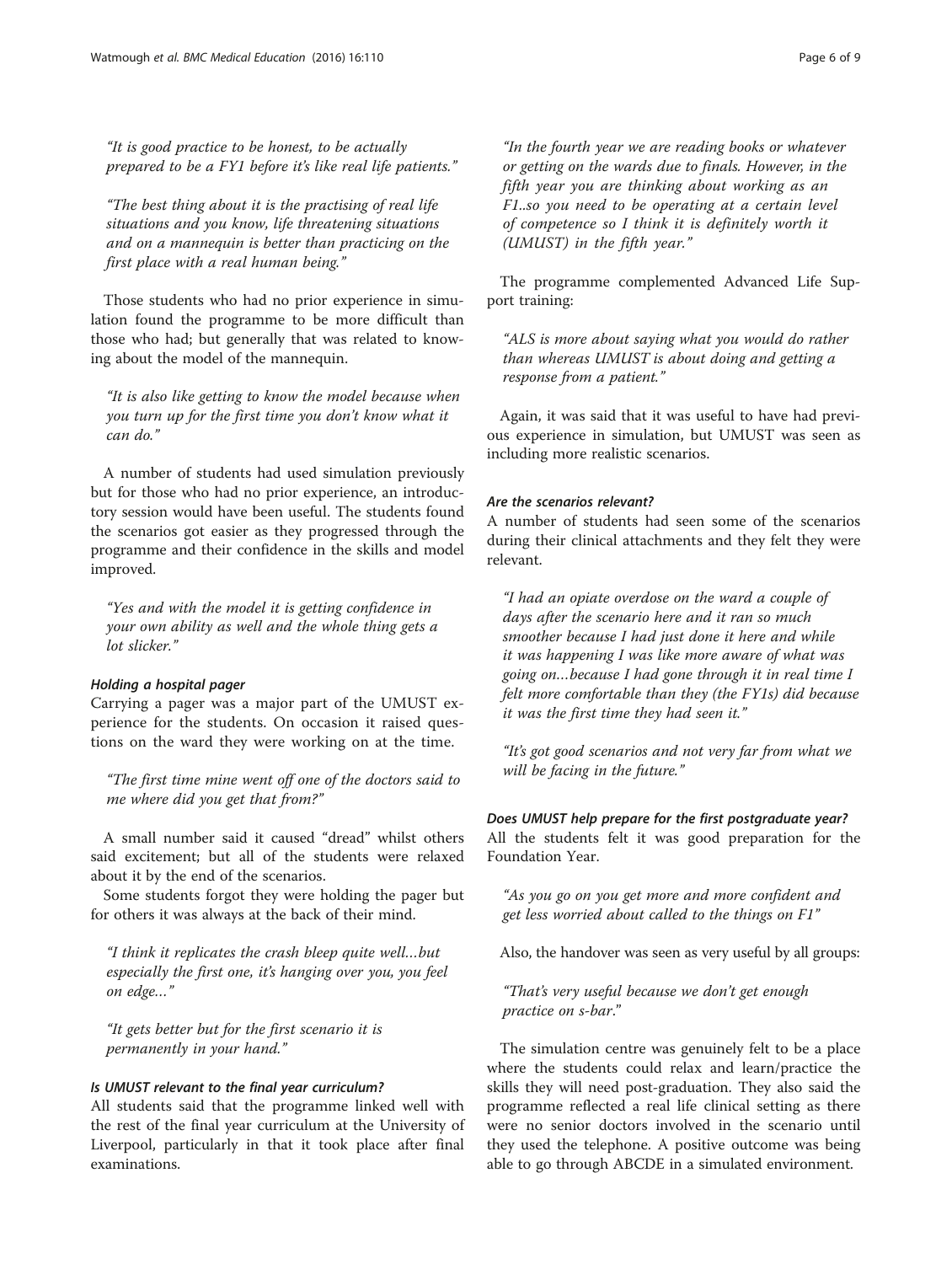"I think the best thing about it is and has been said before is the confidence of going there and going through ABCDE, that systematic approach so even when everything seems to be going wrong really you have something to come back to."

The programme was seen as very important in helping practicing team working and communication skills.

"I think communication skills are really important because you are not going to be on your own for your F1, you are going to be working as part of a team and especially if you are on the response team you are going to work and communicate with people. "

The handover was also seen as important.

"It feels a bit daft when you have people watching you and you know they are behind the screen, but it is useful to practice that handover isn't it as it isn't something you would usually get on the rest of our clinical experience of 5th year."

#### How UMUST sessions are distributed throughout the year

The participants' views on this depended on where they had been based. Participants from St. Helens & Knowsley Teaching Hospitals felt the timetabling of their programme was the most advantageous:

"I think that having them bunched together as we do is more realistic…as an F1 you will be expected to go and see someone who is very sick once a week"

However, participants at Blackpool Teaching Hospitals preferred the timetabling of their programme.

"I think it works quite well because we see things on the wards and stuff over the course of the year and you can pick up more knowledge there, so you can bring it all together when you do UMUST."

#### Debriefing sessions

The debriefing sessions were seen as a vital element of the learning process. However, nearly all the participants found the sessions to be difficult at first.

"I think you need the first one get over the cringe factor don't you?"

As they experienced more UMUST sessions, the students grew more accustomed to the debriefing process. They did feel that only one viewing of the scenario was needed; but all recognised it was essential to the UMUST experience.

"I think the reflection itself is very good  $-I$  just don't think you need to have the whole thing played… twice…you watch it and you spot certain things and the second time you have forgotten what you were going to say."

Also after a couple of sessions some students felt

"You can predict the points they are going to stop (the video) anyway."

Participants felt that the debriefing sessions gradually became easier and by the end of the final session as they were watching more for what they were doing rather than how they sounded/looked on film.

#### How could the programme be improved?

Those who were unfamiliar with the mannequin would have liked a taster session to get accustomed to the model.

One person said "It has been absolutely excellent; it is challenging which is good…it is digging out what you already know and building on your previous skill…I think everyone has something to gain from this programme and they should keep it going."

There were a number of suggestions for improvement, the most popular of which was to have more UMUST sessions; but it was felt that four sessions was the minimum.

"I think within those four times you can…find mistakes… and learn from them again…by the 4th time you are more confident and the team is working well."

Participants suggested that handouts on the longerterm management of illnesses and current clinical guidelines on treatments could be given, whilst some suggested that the programme could be expanded to other healthcare professionals. A number of students said it would it be useful to have feedback from senior doctors about the clinical aspects of the scenario.

"…maybe a tutorial at the end when everyone has done it, have say the anaesthetist come in at say five O'clock and talk through management of that patient."

Approximately half of the participants suggested that the optimum size of each cohort was three people; but this was acknowledged not to be a major downfall of the programme. As previously noted, the majority of participants felt that the duration of the debriefing sessions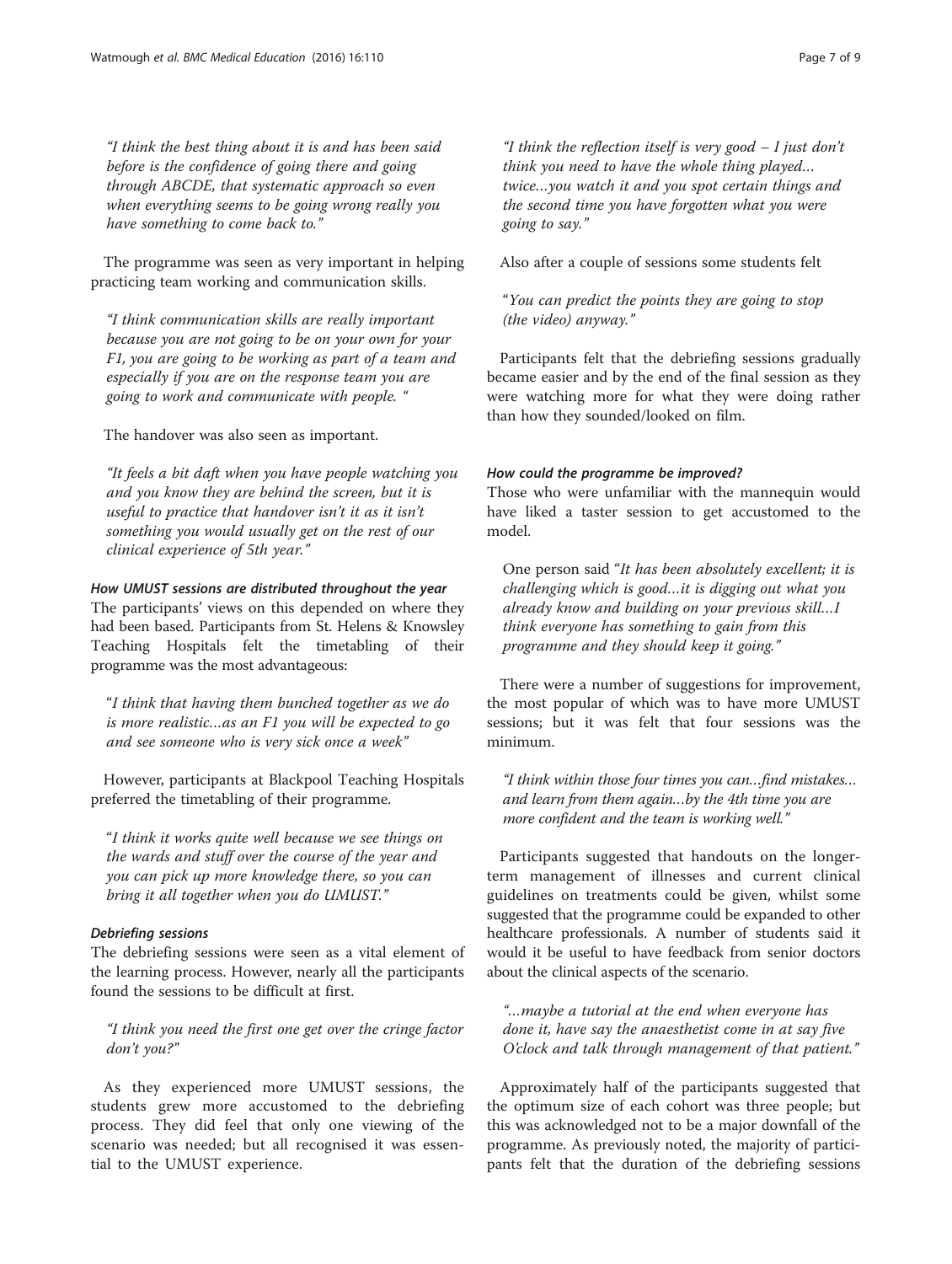could be reduced and that they only needed to watch the video once.

### **Discussion**

Overall the UMUST programme was received positively by those who participated. They felt it was both useful and enjoyable, and they felt the scenarios were realistic. This was reflected in the feedback from the questionnaires as all participants stated they had since experienced deteriorating patient physiology and that the programme helped in their approach towards dealing with this. Furthermore, the respondents stressed the importance of learning non-technical skills as part of the programme, such as team working and effective communication; but most importantly all participants felt the programme enhanced their overall preparedness to work as an FY1 trainee.

Gaining practice and application in ABCDE was cited in feedback from both the focus groups and the questionnaires as a primary benefit of UMUST: indeed, if this in itself was the only benefit of UMUST then it would have been seen to have been a worthwhile project.

Although the programme used simulated scenarios to enact emergency situations, participants nonetheless said during the focus groups that they had experienced the same level of anxiety as they would as junior doctors faced with medical emergencies, and the results of the questionnaire indicate that the programme had helped to develop the confidence of participants in terms of holding a pager. This is an element of the programme which, arguably, made the learning as authentic as possible. Together with the experience of working in a group, this can be seen as bringing the students into a community of practice [[13](#page-8-0), [14\]](#page-8-0) in terms of learning to function effectively as part of a multi-professional team. Both the questionnaires and the focus groups reinforced this notion in terms of the necessity for effective communication: the students were required to communicate with the nurse when they arrived at the simulation centre; and then again with each other at different times during the scenario; and finally they were required to enlist senior help or to ask for advice using the S-bar technique [[15](#page-8-0)] in order to complete the scenario. Again, this served to enhance the authenticity of the simulation – and ultimately better preparing participants for clinical practice – by immersing them in those communities of practice which they would be required to belong to as FY1 trainees.

# Limitations of the programme

#### Number of participants

A small number of students participated in the programme and the response rate to the questionnaires was limited, partly due to the difficulty in contacting the participants

once they had graduated to FY1 doctors. The limited number of responses is reflected in the small study population.

#### Feedback mechanisms

The questionnaires did not ask for the participants' selfperception of their experience but rather asked them specific questions, which may have been limiting in terms of the diversity of feedback generated. Moreover, the questionnaires were distributed approximately half way through the FY1 year in order that participants had undergone some experience of working as doctors; but this timeframe was still relatively close to their graduation. The focus groups were held before they had graduated and worked as doctors but their reflections about UMUST during these focus groups can be triangulated with the views on the questionnaires after they had experienced working as FY1s.

#### OSAT tool

The OSAT scores reflected a general improvement in the participants' performance across the four scenarios; however the complexity of the scenario and a reduction in the number of participants may have affected the performance scores. It is unsurprising to see that the 'pneumonia' and 'sepsis' scenarios caused some variability in the scoring as the clinical pathway for the management of both of these conditions was under review at the time of implementing the programme. Also, an inherent limitation of this tool is that it measures technical skills following a rigid framework.

#### Moving forward

A number of changes have been made to the programme following the feedback from the focus groups and questionnaires including a strengthened induction programme that orientates participants to the training programme, thereby offering them the opportunity to become familiar with the clinical skills facility and the mannequin. More teaching around the scenarios has also been implemented.

#### Conclusions

UMUST has been extremely popular with the participating students who believe the programme has helped to prepare them to work as junior doctors and this study adds to ever increasing number of studies promoting the advantages of simulation based education [[16\]](#page-8-0). The fact that the programme has been run across two different hospitals using slightly different means of delivery shows that it can be adapted to suit local resources. UMUST is still being run at both sites and has led to the development of other simulation experiences for students. We believe that the programme is a safe and realistic way to assist medical students in making the transition to junior doctor.